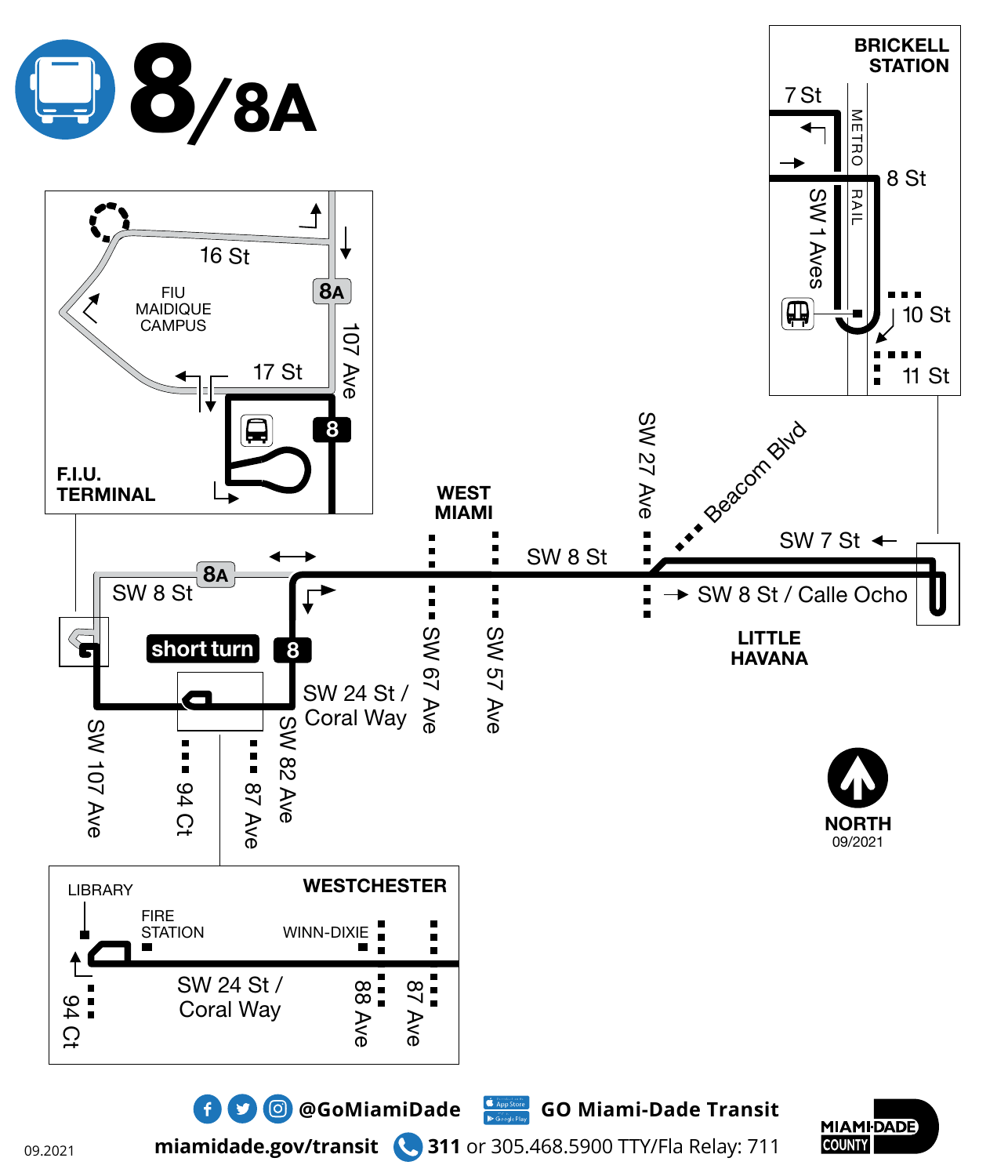





## **WEEKDAYS** / DIAS LABORABLES / JOU LASÈMEN

|                                                | <b>WEENDATS</b> / DIAJ EADONADELJ / JOO EAJEMEN<br><b>EVERY / CADA/CHAK 1-15 min</b><br>EVERY / CADA / CHAK 2-13 min<br><b>EASTBOUND</b><br><b>MORNING / MAÑANA / MATEN</b><br><b>EVENING / NOCHE / ASWÈ</b><br><b>AFTERNOON / TARDE / APREMIDI</b> |                       |                                                 |                                   |                                       |                              |                             |                                          |                                 |                                         |       |                                     |       |                                                     |                                     |                             |                                     |      |                                      |                                                                 |                                    |                                                  |                               |                                        |                               |                 |
|------------------------------------------------|-----------------------------------------------------------------------------------------------------------------------------------------------------------------------------------------------------------------------------------------------------|-----------------------|-------------------------------------------------|-----------------------------------|---------------------------------------|------------------------------|-----------------------------|------------------------------------------|---------------------------------|-----------------------------------------|-------|-------------------------------------|-------|-----------------------------------------------------|-------------------------------------|-----------------------------|-------------------------------------|------|--------------------------------------|-----------------------------------------------------------------|------------------------------------|--------------------------------------------------|-------------------------------|----------------------------------------|-------------------------------|-----------------|
| <b>RUMBO ESTE / DIREKSYON IS</b>               |                                                                                                                                                                                                                                                     | <b>FROM</b> /DESDE/DE | TO/HASTA/A                                      |                                   |                                       |                              |                             |                                          |                                 |                                         |       |                                     |       |                                                     |                                     |                             |                                     |      | <b>FROM</b> /DESDE/DE                | TO/HASTA/A                                                      |                                    |                                                  |                               |                                        |                               |                 |
| FIU Maidique Campus Bus Terminal               | 4:39                                                                                                                                                                                                                                                | 5:02                  | 7:59                                            |                                   |                                       |                              |                             |                                          |                                 |                                         |       |                                     |       |                                                     |                                     |                             |                                     |      |                                      | 4:25                                                            | 5:50                               | $6:18$ 6:39 7:08 7:26 7:58 8:28 9:04 10:04 11:04 |                               |                                        |                               |                 |
|                                                |                                                                                                                                                                                                                                                     | <b>AM</b>             |                                                 | EVERY / CADA / CHAK 12-15 min     |                                       |                              |                             |                                          | <b>MORNING / MAÑANA / MATEN</b> |                                         |       |                                     |       |                                                     | <b>AFTERNOON / TARDE / APREMIDI</b> |                             |                                     |      |                                      | <b>EVERY</b> / CADA/CHAK 15 min                                 |                                    |                                                  | <b>EVENING / NOCHE / ASWÈ</b> |                                        |                               |                 |
| (8) SW 24 St & 88 Ave                          | 5:10                                                                                                                                                                                                                                                | 5:37<br>6:00<br>6:25  |                                                 |                                   | 7:49                                  | 8:12                         | 8:40                        | 9:14<br>9:44                             | 10:14                           | 10:44<br>11:14                          | 11:44 | 12:14<br>12:44                      | 1:14  | 1:44                                                | 2:15<br>2:47                        | 3:18                        | 3:48                                | 4:18 | 4:40                                 | 5:40                                                            | 6:03                               | 6:52                                             | 7:36<br>8:38                  | 9:12                                   | 10:12                         | 11:12           |
| (8) SW 82 Ave & 24 St                          | 5:11                                                                                                                                                                                                                                                | 5:38                  | 6:02                                            | 6:27                              | 7:52                                  | 8:15                         | 8:43                        | 9:17<br>9:47                             | 10:17                           | $10:47$   11:17   11:47                 |       | 12:17<br>12:47                      | 1:17  | 1:47                                                | 2:18<br>2:50                        | 3:21                        | 3:51                                | 4:21 | 4:43                                 | 5:43                                                            | 6:06                               | 6:55                                             | 7:38<br>8:40                  | 9:14                                   |                               | $10:14$   11:14 |
|                                                |                                                                                                                                                                                                                                                     |                       | <b>MORNING / MAÑANA / MATEN</b>                 |                                   |                                       | EVERY / CADA / CHAK 15 min   |                             |                                          |                                 | <b>MORNING / MAÑANA / MATEN</b>         |       |                                     |       |                                                     |                                     |                             | <b>AFTERNOON / TARDE / APREMIDI</b> |      |                                      |                                                                 |                                    | EVERY / CADA / CHAK 15 min                       |                               |                                        | <b>EVENING / NOCHE / ASWÈ</b> |                 |
| (8A) SW 8 St & 87 Ave                          | 4:46                                                                                                                                                                                                                                                | 5:24                  | 5:49                                            | 6:16                              | 6:46                                  | 8:01                         |                             | 8:30<br>9:03                             |                                 | 10:03<br>9:33<br>10:33                  |       | 11:03<br>11:33                      | 12:03 | 12:33                                               | 1:03                                | 1:33                        | 2:03                                | 2:36 | 3:06                                 | 3:36<br>4:06                                                    | 4:36                               |                                                  | 5:51                          | 6:29                                   | 7:19                          | 8:09            |
|                                                | AM.                                                                                                                                                                                                                                                 |                       |                                                 | EVERY / CADA / CHAK 12-15 min     |                                       | EVERY / CADA / CHAK 7-8 min  |                             | <b>AM</b>                                |                                 | <b>EVERY / CADA / CHAK 15 min</b>       |       | <b>EVERY / CADA / CHAK 7-8 min</b>  |       |                                                     |                                     |                             |                                     |      |                                      | <b>AFTERNOON AND EVENING / TARDE Y NOCHE / APREMIDI AK ASWÈ</b> |                                    |                                                  |                               |                                        |                               |                 |
| SW 8 St & 57 Ave                               | 4:55                                                                                                                                                                                                                                                |                       | 5:20                                            | 7:04                              | 7:11                                  | 8:19                         |                             | 8:35                                     | 8:48 AM                         | PM 4:51                                 | 4:58  |                                     | 6:06  | 6:21                                                | 6:44                                |                             | 7:10                                | 7:30 | 7:50                                 | 8:20                                                            | 8:52                               |                                                  | 9:24                          | 10:24                                  |                               | 11:24           |
| SW 8 St & 42 Ave                               | 5:00                                                                                                                                                                                                                                                |                       | 5:25                                            | 7:13                              | 7:20                                  | 8:28                         |                             | 8:44                                     | 8:57                            | 5:00                                    | 5:07  |                                     | 6:15  | 6:30                                                | 6:53                                | 7:16                        |                                     | 7:36 | 7:56                                 | 8:26                                                            | 8:58                               |                                                  | 9:29                          | 10:29                                  |                               | 11:29           |
| SW 8 St & 27 Ave                               | 5:05                                                                                                                                                                                                                                                |                       | 5:30                                            | 7:22                              | 7:29                                  | 8:37                         |                             | 8:53                                     | 9:08                            | 5:10                                    | 5:17  |                                     | 6:25  | 6:40                                                | 7:03                                |                             | 7:23                                | 7:43 | 8:03                                 | 8:33                                                            | 9:05                               |                                                  | 9:35                          | 10:35                                  |                               | 11:35           |
| SW 8 St & 12 Ave                               | 5:13                                                                                                                                                                                                                                                |                       | 5:38                                            | 7:33                              | 7:40                                  | 8:48                         |                             | 9:05                                     | 9:20                            | 5:21                                    | 5:28  | 6:36                                |       | 6:51                                                | 7:12                                |                             | 7:32<br>7:52                        |      | 8:12                                 | 8:42                                                            | 9:13                               |                                                  | 9:43<br>9:50                  | 10:43                                  |                               | 11:43           |
| <b>Brickell Station (East Side)</b>            | 5:20                                                                                                                                                                                                                                                |                       | 5:45                                            | 7:45                              | 7:52<br>9:00                          |                              | 9:15                        | 9:30                                     |                                 | 5:30<br>5:37                            |       | 6:45                                | 7:00  | 7:20                                                | 7:40                                |                             | 8:00                                | 8:20 | 8:50                                 |                                                                 | 9:20                               |                                                  | 10:50                         |                                        | 11:50                         |                 |
|                                                |                                                                                                                                                                                                                                                     |                       |                                                 |                                   |                                       |                              |                             |                                          |                                 |                                         |       |                                     |       |                                                     |                                     |                             |                                     |      |                                      |                                                                 |                                    |                                                  |                               |                                        |                               |                 |
| <b>WESTBOUND</b>                               |                                                                                                                                                                                                                                                     | <b>AM</b>             |                                                 | <b>EVERY / CADA / CHAK 15 min</b> |                                       |                              | EVERY / CADA / CHAK 7-8 min |                                          |                                 | <b>EVERY / CADA / CHAK 15 min</b>       |       |                                     |       | EVERY / CADA/CHAK 7-8 min                           |                                     |                             | EVERY / CADA / CHAK 20 min          |      |                                      |                                                                 |                                    | <b>EVENING / NOCHE / ASWE</b>                    |                               |                                        |                               |                 |
| RUMBO OESTE / DIREKSYON IWÈS                   |                                                                                                                                                                                                                                                     |                       | <b>FROM/DESDE/DE</b>                            |                                   | TO/HASTA/A                            | FROM/DESDE/DE                |                             | TO/HASTA/A                               |                                 | <b>FROM/DESDE/DE AM   PM TO/HASTA/A</b> |       | <b>FROM/DESDE/DE</b>                |       | TO/HASTA/A                                          | <b>FROM/DESDE/DE</b>                |                             | TO/HASTA/A                          |      |                                      |                                                                 |                                    |                                                  |                               |                                        |                               |                 |
| <b>Brickell Station (East Side)</b>            |                                                                                                                                                                                                                                                     | 5:30                  | 5:55                                            |                                   | 7:55                                  | 8:02                         |                             | 9:10                                     |                                 | 9:25                                    | 5:40  | 5:47                                |       | 6:55                                                | 7:10                                |                             | 8:30                                |      | 9:00                                 | 9:30                                                            |                                    | 10:10                                            |                               | 11:10                                  | 11:59                         |                 |
| SW 7 St & 12 Ave                               |                                                                                                                                                                                                                                                     | 5:36                  | 6:02                                            |                                   | 8:04                                  | 8:11                         |                             | 9:19                                     |                                 | 9:34                                    | 5:51  | 5:58                                |       | 7:06                                                | 7:19                                |                             | 8:39                                |      | 9:07                                 | 9:37                                                            |                                    | 10:17                                            |                               | 11:17                                  | 12:06                         |                 |
| SW 8 St & 27 Ave                               |                                                                                                                                                                                                                                                     | 5:44                  | 6:11                                            |                                   | 8:14                                  | 8:21                         |                             | 9:29                                     |                                 | 9:44                                    | 6:02  | 6:09                                |       | 7:14                                                | 7:27                                |                             | 8:47                                |      | 9:15                                 | 9:45                                                            |                                    | 10:25                                            |                               | 11:25                                  | 12:14                         |                 |
| SW 8 St & 42 Ave                               |                                                                                                                                                                                                                                                     | 5:49                  | 6:17                                            |                                   | 8:22                                  | 8:29                         |                             | 9:39                                     |                                 | 9:54                                    | 6:13  | 6:20                                |       | 7:21                                                | 7:34                                |                             | 8:54                                |      | 9:21                                 | 9:51                                                            |                                    | 10:31                                            |                               | 11:31                                  | 12:20                         |                 |
| SW 8 St & 57 Ave                               |                                                                                                                                                                                                                                                     | 5:54                  | 6:22                                            |                                   | 8:29                                  | 8:36                         |                             | 9:46                                     |                                 | 10:01                                   | 6:21  | 6:28                                |       | 7:26                                                | 7:39                                |                             | 8:59                                |      | 9:25                                 | 9:55                                                            |                                    | 10:35                                            |                               | 11:35                                  | 12:24                         |                 |
|                                                |                                                                                                                                                                                                                                                     |                       | <b>MORNING / MAÑANA / MATEN</b>                 |                                   |                                       | EVERY / CADA / CHAK 15 min   |                             |                                          | <b>MORNING / MAÑANA / MATEN</b> |                                         |       |                                     |       |                                                     |                                     |                             |                                     |      | <b>AFTERNOON / TARDE / APREMIDI</b>  |                                                                 |                                    |                                                  |                               |                                        |                               |                 |
| (8A) SW 8 St & 87 Ave                          | 6:04                                                                                                                                                                                                                                                | 6:47                  | 7:41                                            | 8:11                              | 8:41                                  | 9:58                         |                             | 10:28<br>10:58                           | 11:28                           | 11:58                                   | 12:28 | 12:58                               | 1:28  | 1:58<br>2:28<br><b>AFTERNOON / TARDE / APREMIDI</b> | 2:58                                | 3:34                        | 4:07                                |      | 4:37<br>5:07                         | 5:37                                                            | 6:07                               | 6:37                                             | 6:52                          | 7:07                                   | 7:17                          | 7:25            |
|                                                | 6:34                                                                                                                                                                                                                                                | 7:07                  | <b>MORNING / MAÑANA / MATEN</b><br>7:26<br>7:59 | 8:29                              | EVERY / CADA / CHAK 15-18 min<br>8:51 | 9:54                         | 10:16                       | <b>MORNING / MAÑANA / MATEN</b><br>10:46 | 11:16   11:46                   | $12:16$ 12:46                           | 1:16  | 1:46<br>2:16                        | 2:46  | 3:21<br>3:55                                        | 4:25<br>4:55                        |                             |                                     | 6:25 | EVERY / CADA / CHAK 4-15 min<br>6:47 | 7:37                                                            | EVERY / CADA / CHAK 20 min<br>7:50 | 9:10                                             | 9:35                          | <b>EVENING / NOCHE / ASWÈ</b><br>10:05 | $10:45$ 11:45 12:34           |                 |
| (8) SW 24 St & 82 Ave<br>(8) SW 24 St & 88 Ave | 6:37                                                                                                                                                                                                                                                | 7:10                  |                                                 | 8:32                              | 8:54                                  | 9:57                         | 10:19                       | 10:49                                    | 11:19   11:49                   |                                         | 1:19  | 1:49<br>2:19                        |       | 3:59                                                | 4:59<br>4:29                        | 5:25<br>5:29                | 5:55<br>5:59                        | 6:29 | 6:51                                 | 7:39                                                            | 7:52                               | 9:12                                             | 9:37                          | 10:07<br>10:47                         |                               | 11:47 12:36     |
|                                                |                                                                                                                                                                                                                                                     |                       | 7:29<br>8:02<br><b>MORNING / MAÑANA / MATEN</b> |                                   |                                       | EVERY / CADA / CHAK 2-19 min |                             |                                          | EVERY / CADA / CHAK 10-20 min   | $12:19$ 12:49                           |       | <b>AFTERNOON / TARDE / APREMIDI</b> | 2:49  | 3:25                                                |                                     | EVERY / CADA/CHAK 11-19 min |                                     |      | EVERY / CADA / CHAK 1-10 min         |                                                                 | EVERY / CADA / CHAK 20 min         |                                                  |                               |                                        | <b>EVENING / NOCHE / ASWÈ</b> |                 |

Scheduled times are approximate. Actual arrival and departure times may vary depending on traffic and road conditions. | Las horas publicadas son aproximadas, pues dependen del trafico y otras condiciones de las vias. | Or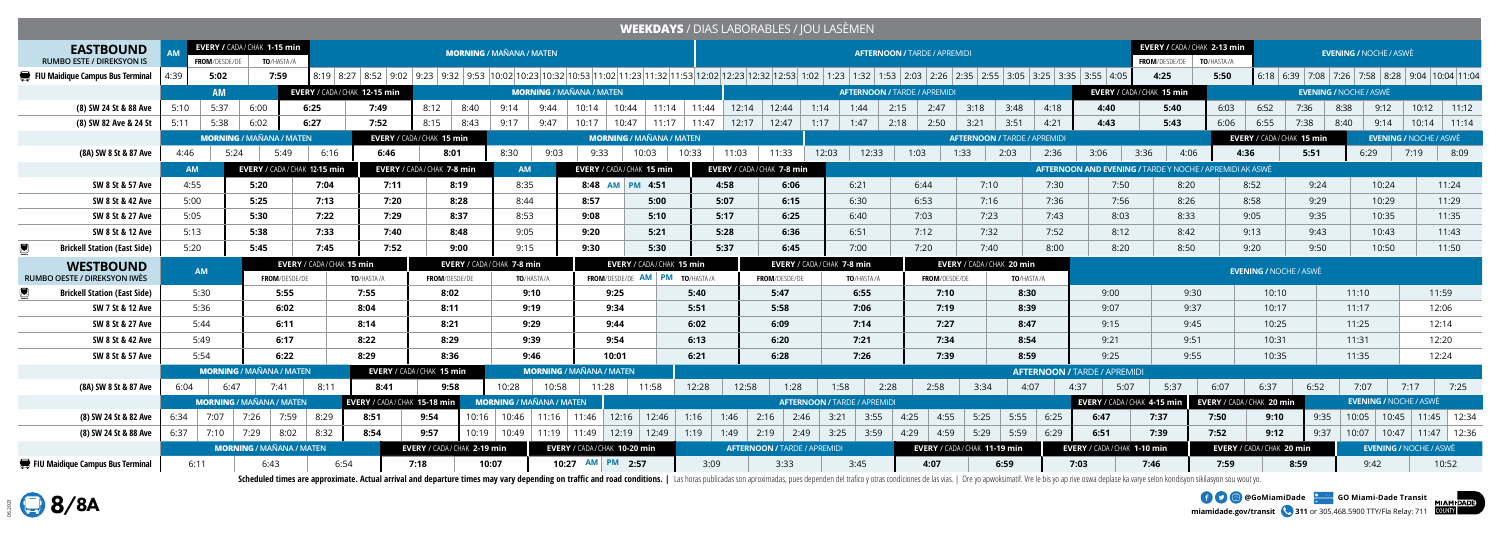|           |                                                         |                                          |      |      |      |      |      |                                 |      |       |                         |       | <b>SATURDAY / SÁBADO / SAMDI</b>      |                         |       |       |                                                                      |       |       |      |      |      |      |      |      |      |      |      |                                                           |      |      |      |      |      |               |
|-----------|---------------------------------------------------------|------------------------------------------|------|------|------|------|------|---------------------------------|------|-------|-------------------------|-------|---------------------------------------|-------------------------|-------|-------|----------------------------------------------------------------------|-------|-------|------|------|------|------|------|------|------|------|------|-----------------------------------------------------------|------|------|------|------|------|---------------|
|           | <b>EASTBOUND</b><br><b>RUMBO ESTE / DIREKSYON IS</b>    | <b>MORNING / MAÑANA / MATEN</b><br>AM PM |      |      |      |      |      |                                 |      |       |                         |       |                                       |                         |       |       | <b>AFTERNOON &amp; EVENING / TARDE Y NOCHE / APREMIDI, CHAK ASWÈ</b> |       |       |      |      |      |      |      |      |      |      |      |                                                           |      |      |      |      |      |               |
|           | SW 24 St & 88 Ave                                       |                                          |      | 6:13 | 6:37 |      | 7:32 | 8:02                            | 8:32 | 9:02  | 9:29                    | 9:58  | 10:28                                 | 10:58                   | 11:28 |       | 11:58                                                                | 12:28 | 12:58 | 1:28 | 1:58 | 2:28 | 2:58 | 3:28 | 3:58 |      | 4:28 | 4:58 | 5:30                                                      | 6:03 | 6:33 | 7:03 | 8:03 | 9:11 | 10:16         |
|           | SW 24 St & 87 Ave                                       | 5:16                                     | 5:46 | 6:16 | 6:40 | 7:06 | 7:36 | 8:06                            | 8:36 | 9:06  | 9:33                    | 10:02 |                                       | $10:32$   11:02   11:32 |       |       | 12:02                                                                | 12:32 | 1:02  | 1:32 | 2:02 | 2:32 | 3:02 | 3:32 | 4:02 |      | 4:32 | 5:02 | 5:34                                                      | 6:07 | 6:37 | 7:07 | 8:07 | 9:14 | 10:19         |
|           | SW 82 Ave & 24 St                                       | 5:17                                     | 5:47 | 6:17 | 6:41 | 7:08 | 7:38 | 8:08                            | 8:38 | 9:08  | 9:35                    | 10:04 |                                       | $10:34$   11:04         | 11:34 |       | 12:04                                                                | 12:34 | 1:04  | 1:34 | 2:04 | 2:34 | 3:04 | 3:34 | 4:04 |      | 4:34 | 5:04 | 5:36                                                      | 6:09 | 6:39 | 7:09 | 8:09 | 9:15 | 10:20         |
|           | SW 8 St & 57 Ave                                        | 5:27                                     | 5:57 | 6:27 | 6:51 | 7:20 | 7:50 | 8:20                            | 8:50 | 9:20  | 9:47                    | 10:17 | 10:47                                 | 11:17                   | 11:47 |       | 12:17                                                                | 12:47 | 1:17  | 1:47 | 2:17 | 2:47 | 3:17 | 3:47 | 4:17 |      | 4:47 | 5:17 | 5:49                                                      | 6:21 | 6:51 | 7:21 | 8:21 | 9:25 | 10:30         |
|           | SW 8 St & 42 Ave                                        | 5:32                                     | 6:02 | 6:32 | 6:56 | 7:26 | 7:56 | 8:26                            | 8:56 | 9:26  | 9:53                    | 10:23 | 10:53                                 | 11:23                   | 11:53 |       | 12:23                                                                | 12:53 | 1:23  | 1:53 | 2:23 | 2:53 | 3:23 | 3:53 | 4:23 |      | 4:53 | 5:23 | 5:55                                                      | 6:27 | 6:57 | 7:27 | 8:27 | 9:30 | 10:35         |
|           | SW 8 St & 27 Ave                                        | 5:38                                     | 6:08 | 6:38 | 7:04 | 7:34 | 8:04 | 8:34                            | 9:04 | 9:34  | 10:03                   | 10:33 | 11:03                                 | 11:33                   | 12:03 |       | 12:33                                                                | 1:03  | 1:33  | 2:03 | 2:33 | 3:03 | 3:33 | 4:03 | 4:33 |      | 5:03 | 5:33 | 6:05                                                      | 6:35 | 7:05 | 7:35 | 8:35 | 9:37 | 10:42         |
|           | SW 8 St & 12 Ave                                        | 5:45                                     | 6:15 | 6:45 | 7:13 | 7:43 | 8:13 | 8:43                            | 9:13 | 9:43  | 10:13                   | 10:43 | 11:13                                 | 11:43                   |       | 12:13 | 12:43                                                                | 1:13  | 1:43  | 2:13 | 2:43 | 3:13 | 3:43 | 4:13 | 4:43 |      | 5:13 | 5:43 | 6:13                                                      | 6:43 | 7:13 | 7:43 | 8:43 | 9:44 | 10:49         |
| <u>ee</u> | <b>Brickell Station</b> (East Side)                     | 5:50                                     | 6:20 | 6:50 | 7:20 | 7:50 | 8:20 | 8:50                            | 9:20 | 9:50  | 10:20                   | 10:50 | 11:20                                 | 11:50                   |       | 12:20 | 12:50                                                                | 1:20  | 1:50  | 2:20 | 2:50 | 3:20 | 3:50 | 4:20 | 4:50 |      | 5:20 | 5:50 | 6:20                                                      | 6:50 | 7:20 | 7:50 | 8:50 | 9:50 | 10:55         |
|           | <b>WESTBOUND</b><br><b>RUMBO OESTE / DIREKSYON IWÈS</b> |                                          |      |      |      |      |      | <b>MORNING / MAÑANA / MATEN</b> |      |       |                         |       |                                       | $AM$   PM               |       |       |                                                                      |       |       |      |      |      |      |      |      |      |      |      | AFTERNOON & EVENING / TARDE Y NOCHE / APREMIDI, CHAK ASWÈ |      |      |      |      |      |               |
| <u>en</u> | <b>Brickell Station (East Side)</b>                     | 5:40                                     | 6:00 | 6:30 | 7:00 | 7:30 | 8:00 | 8:30                            | 9:00 | 9:30  | 10:00                   |       | $10:30$   11:00   11:30   12:00       |                         |       | 12:30 | 1:00                                                                 |       | 1:30  | 2:00 | 2:30 | 3:00 | 3:30 | 4:00 | 4:30 | 5:00 | 5:30 | 6:00 | 6:30                                                      | 7:00 | 7:30 | 8:00 | 9:10 |      | $10:15$ 11:20 |
|           | SW 7 St & 12 Ave                                        | 5:46                                     | 6:06 | 6:36 | 7:08 | 7:38 | 8:08 | 8:38                            | 9:08 | 9:38  | 10:09                   |       | 10:39   11:09   11:39   12:09         |                         |       | 12:39 | 1:09                                                                 |       | 1:39  | 2:09 | 2:39 | 3:09 | 3:39 | 4:09 | 4:39 | 5:09 | 5:39 | 6:08 | 6:38                                                      | 7:08 | 7:38 | 8:08 | 9:17 |      | $10:22$ 11:27 |
|           | SW 8 St & 27 Ave                                        | 5:51                                     | 6:11 | 6:41 | 7:15 | 7:45 | 8:15 | 8:45                            | 9:15 | 9:45  | 10:17                   |       | │ 10:47 │ 11:17 │ 11:47 │ 12:17 │     |                         |       | 12:47 | 1:17                                                                 |       | 1:47  | 2:17 | 2:47 | 3:17 | 3:47 | 4:17 | 4:47 | 5:17 | 5:47 | 6:15 | 6:45                                                      | 7:15 | 7:45 | 8:15 | 9:23 |      | $10:28$ 11:33 |
|           | SW 8 St & 42 Ave                                        | 5:56                                     | 6:16 | 6:46 | 7:22 | 7:52 | 8:22 | 8:52                            | 9:22 | 9:52  | 10:24                   |       | 10:54   11:24   11:54   12:24   12:54 |                         |       |       | 1:24                                                                 |       | 1:54  | 2:24 | 2:54 | 3:24 | 3:54 | 4:24 | 4:54 | 5:24 | 5:54 | 6:21 | 6:51                                                      | 7:21 | 7:51 | 8:21 | 9:28 |      | 10:33 11:38   |
|           | SW 8 St & 57 Ave                                        | 5:59                                     | 6:19 | 6:49 | 7:27 | 7:57 | 8:27 | 8:57                            | 9:27 | 9:57  | 10:29                   |       | 10:59 11:29                           | 11:59                   | 12:29 | 12:59 | 1:29                                                                 |       | 1:59  | 2:29 | 2:59 | 3:29 | 3:59 | 4:29 | 4:59 | 5:29 | 5:59 | 6:26 | 6:56                                                      | 7:26 | 7:56 | 8:26 | 9:32 |      | $10:37$ 11:42 |
|           | SW 24 St & 82 Ave                                       | 6:09                                     | 6:29 | 6:59 | 7:39 | 8:09 | 8:39 | 9:09                            | 9:39 | 10:10 | $10:42$   11:12   11:42 |       |                                       | $12:12$ 12:42           |       | 1:12  | 1:42                                                                 |       | 2:12  | 2:42 | 3:12 | 3:42 | 4:12 | 4:42 | 5:12 | 5:42 | 6:12 | 6:37 | 7:07                                                      | 7:37 | 8:07 | 8:37 | 9:42 |      | $10:47$ 11:52 |
|           | SW 24 St & 88 Ave                                       | 6:10                                     | 6:30 | 7:01 | 7:41 | 8:11 | 8:41 | 9:11                            | 9:41 |       | $10:12$   10:44         |       | 11:14   11:44                         | $12:14$ 12:44           |       | 1:14  | 1:44                                                                 |       | 2:14  | 2:44 | 3:14 | 3:44 | 4:14 | 4:44 | 5:14 | 5:44 | 6:14 | 6:39 | 7:09                                                      | 7:39 | 8:09 | 8:39 | 9:43 |      | 10:48 11:53   |

**Scheduled times are approximate. Actual arrival and departure times may vary depending on traffic and road conditions.**

Las horas publicadas son aproximadas, pues dependen del trafico y otras condiciones de las vias. / Ore yo apwoksimatif. Vre le bis yo ap rive oswa deplase ka varye selon kondisyon sikilasyon sou wout yo.